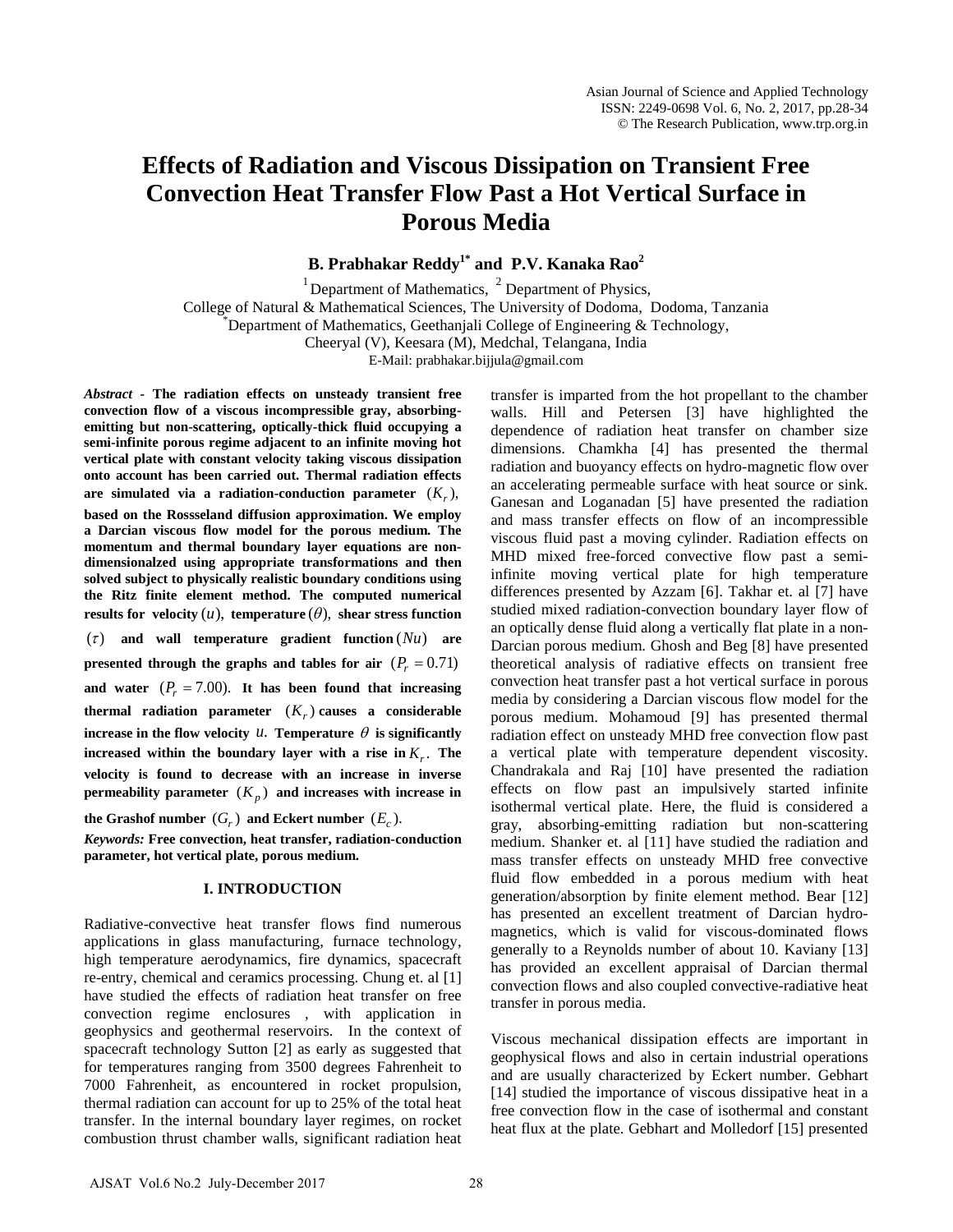the effects of viscous dissipation for external natural convection flow over a surface. Viscous dissipation heat on the two dimensional unsteady free convective flow past an infinite vertical porous plate when the temperature oscillates in time and there is constant suction at the plate was studied by Soundalgekar [16]. Computational analysis of coupled radiation-convection dissipation non-gray gas flow in a non-Darcy porous medium using the Keller-Box implicit difference scheme with applications in geothermal energy systems was presented by Takhar et.al [17]. Cookey et. al [18] studied the Influence of viscous dissipation and radiation on unsteady MHD free convection flow past an infinite heated vertical plate in a porous medium with time dependent suction. Zueco [19] studied radiation and viscous dissipation effects on MHD unsteady free convection flow over vertical porous plate by network simulation method. Recently, Reddy [20] studied mass transfer effects on an unsteady MHD free convective flow of an incompressible viscous dissipative fluid past an infinite vertical porous plate by finite element method.

The aim of the present paper is to investigate the radiation effects on unsteady transient free convection flow of a viscous incompressible gray, absorbing-emitting but nonscattering, optically-thick fluid occupying a semi-infinite porous regime adjacent to an infinite moving hot vertical plate with constant velocity by taking viscous dissipation into account. The momentum and thermal boundary layer equations are non-dimensionalized using appropriate transformations. The problem is governed by the system of non-linear partial differential equations, whose exact solutions are difficult to obtain, whenever possible. So that, the Ritz finite element method has been adopted for its solution, which is more economical from a computational point of view. The behaviors of the velocity, temperature, shear stress function and wall temperature gradient function for air and water have been discussed for variations in the governing parameters.

## **II. MATHEMATICAL MODEL**

A two dimensional unsteady flow of a viscous incompressible gray, absorbing-emitting but non-scattering, optically-thick fluid occupying a semi-infinite region of the space past an infinite hot vertical plate moving upwards with constant velocity embedded in a porous medium, as presented in Fig.1. The coordinate system is taken such that the *x* '− axis is directed along the plate from the leading edge in the vertically upward direction and the *y* '− axis is normal to the plate. The radiation heat flux in the *x* '− direction is considered negligible in comparison to the *y* '− direction. Gravity acts in the opposite direction to the positive *x* '− axis. The porous regime assumed to be in local thermal equilibrium and thermal dispersion effects are ignored. All the fluid properties are considered constant except the influence of density variation in the body force term under the Oberbeck-Boussineq approximation. The unsteady boundary layer equations of mass, Momentum and energy (heat) conservation under these approximations, neglecting the convective inertial terms, are of the form:

$$
\frac{\partial u'}{\partial x'} + \frac{\partial v'}{\partial y'} = 0
$$
 (1)

$$
\frac{\partial u'}{\partial t'} = v \frac{\partial u'}{\partial y'} + g \beta \Big( T' - T_{\infty} \Big) - \frac{vu'}{K} \tag{2}
$$

$$
\frac{\partial T'}{\partial t'} = \frac{k_1}{\rho C_p} \frac{\partial^2 T'}{\partial y'^2} - \frac{1}{\rho C_p} \frac{\partial Q_r}{\partial y'} + \frac{v}{C_p} \left(\frac{\partial u'}{\partial y'}\right)^2 \tag{3}
$$

The appropriate boundary conditions at the wall and in the free stream are:

$$
u' = 0, \quad T' = T_{\infty}' \quad \text{for } y' \ge 0, t' \le 0:
$$
  
\n
$$
u' = U, \quad T' = T_{w}^{'} \quad \text{for } y' = 0, t' > 0:
$$
  
\n
$$
u' = 0, \quad T' \rightarrow T_{\infty}' \quad \text{for } y' \rightarrow \infty
$$
  
\n(4)

where  $u'$  is the velocity component along the plate,  $v'$  is the velocity component normal to the plate, *g* is acceleration due to gravity,  $V$  is the kinematic coefficient of viscosity,  $T'$  is temperature of the fluid,  $T_{\infty}$  is the temperature of the fluid far away from the plate (in the free stream),  $\rho$  is the density,  $C_p$  is specific heat at constant pressure,  $k_1$  is the thermal conductivity,  $\beta$  is volumetric coefficient of thermal expansion, *t* ' is the dimensional time,  $q_r$  is radiative heat flux,  $K$  is the permeability of the porous medium (dimensions,  $m^2$ ),  $T_w$  is the temperature at the plate and *U* is the velocity of the moving plate.



Fig.1 Physical model and coordinate system

The radiation flux on the basis of Rosseland diffusion model for the radiation heat transfer is expressed as;

$$
q_r = -\frac{4\sigma^*}{3k^*} \frac{\partial T^{\prime 4}}{\partial y^{\prime}}
$$
 (5)

where  $\sigma^*$  is the Stefan-Boltzmann constant and  $k^*$  is the spectral mean absorption coefficient of the medium. It is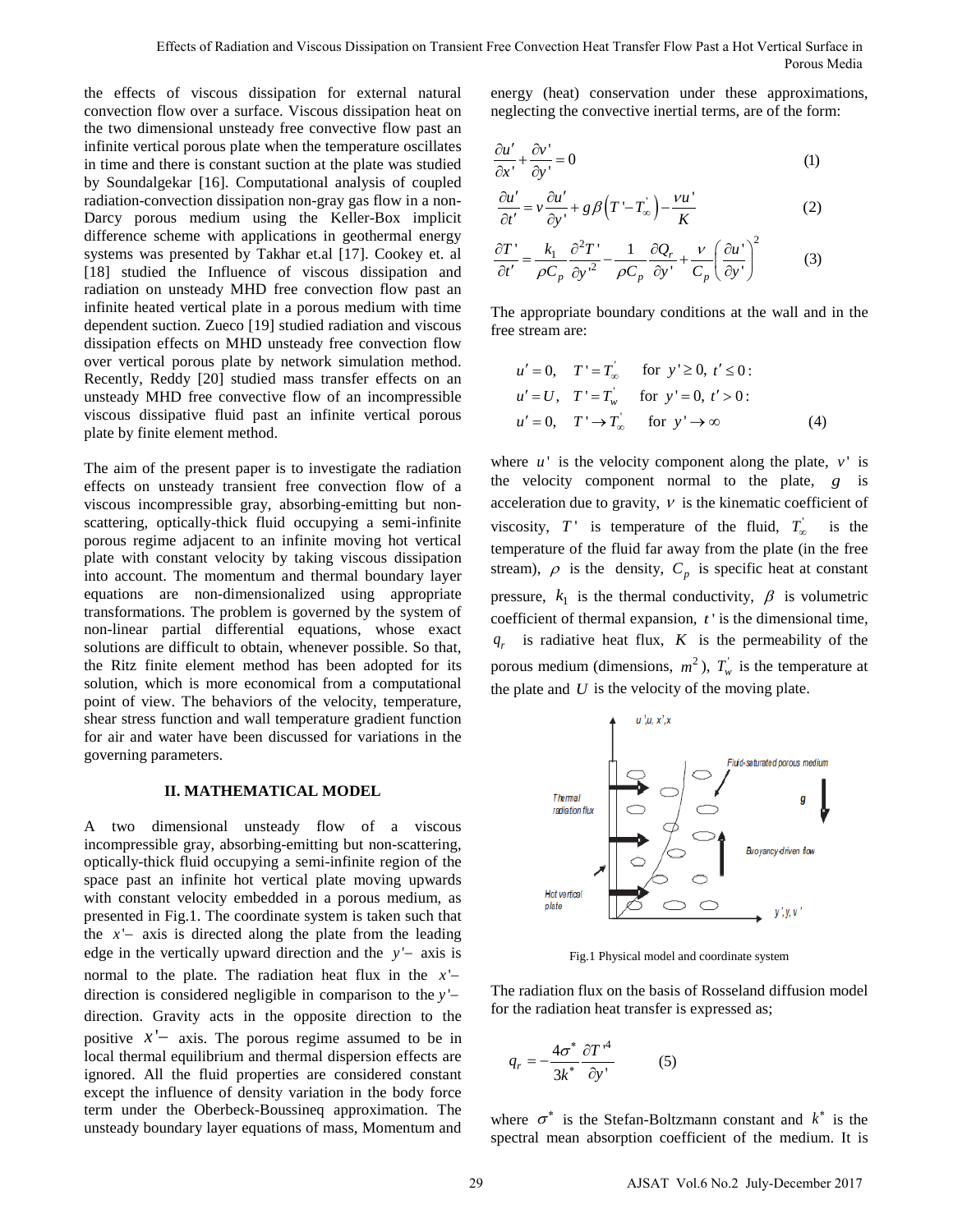assumed that the temperature differences within the flow are sufficient small such that  $T^4$  can be expressed as the linear function of temperature  $T'$ . It can be established by expanding  $T^4$  in a Taylor series about a free stream temperature  $T_{\infty}$  and neglecting higher-order terms, we obtain

$$
T^4 \text{ as}
$$
  
\n
$$
T^4 \cong 4T^3 \propto T' - 3T^4 \propto
$$
\n(6)

By using equations  $(5)$  and  $(6)$ , equation  $(3)$  reduces to

$$
\frac{\partial T'}{\partial t'} = \frac{k_1}{\rho C_p} \frac{\partial^2 T'}{\partial y'^2} + \frac{1}{\rho C_p} \frac{4\sigma^*}{3k^*} \frac{\partial^2 T'}{\partial y'^2} + \frac{v}{C_p} \left(\frac{\partial u'}{\partial y'}\right)^2 \tag{7}
$$

To present solutions which are independent of the geometry of the flow regime, we introduce a series of nondimensional transformations, defined as:

$$
u = \frac{u'}{U,} y = \frac{Uy'}{v}, t = \frac{U^2t'}{v}, \theta = \frac{T'-T_{\infty}'}{T_{w}^{'}-T_{\infty}^{'}}, P_r = \frac{\mu C_p}{k_1}, K_p^2 = \frac{v^2}{KU^2},
$$
  

$$
E_c = \frac{U^2}{C_p(T_{w}^{'}-T_{\infty}^{'})}, G_r = \frac{g\beta v(T_{w}^{'}-T_{\infty}^{'})}{U^3}, K_r = \frac{16\sigma T^3}{3k^{\bullet}k_1}.
$$
 (8)

The continuity equation is satisfied and equations (2) and (7) are transformed to:

$$
\frac{\partial u}{\partial t} = \frac{\partial^2 u}{\partial y^2} + G_r \theta - K_p^2 u \tag{9}
$$

$$
\frac{\partial \theta}{\partial t} = \left(\frac{1 + K_r}{P_r}\right) \frac{\partial^2 \theta}{\partial y^2} + E_c \left(\frac{\partial u}{\partial y}\right)^2 \tag{10}
$$

where  $u$  is the dimensionless velocity in the  $x -$  direction, *t* is the dimensionless time, *y* is the dimensionless distance,  $G_r$  is the Grashof number,  $K_p$  is the inverse permeability parameter for the porous medium,  $\theta$  is the dimensionless temperature,  $P_r$  is the Prandtl number,  $K_r$  is the radiation-conduction parameter and  $E_c$  is the Eckert number.

The corresponding boundary conditions are:

$$
u = 0, \quad \theta = 0 \quad \text{for } y \ge 0, \ t \le 0,
$$
  
\n
$$
u = 1, \quad \theta = 1 \quad \text{for } y = 0, \ t > 0,
$$
  
\n
$$
u = 0, \quad \theta \to 0 \quad \text{for } y \to \infty
$$
 (11)

## **III. SOLUTION OF THE PROBLEM**

Equations (9) and (10) are non-linear system of partial differential equations are to be solved under subject to the physically realistic boundary conditions given in equation (11). However, whose exact or approximate solutions are difficult to obtain, whenever possible. So that, the Ritz finite element method has been adopted for its solution, which is more economical from a computational point of view. The Ritz finite element method has been employed extensively by the authors in many challenging heat and mass transfer, biomechanics and metallurgical transport phenomena problems over the past few years. The algorithm for Ritz finite element method can be summarized by the following steps.

- 1. Division of the whole domain into smaller elements of finite dimensions called "finite elements".
- 2. Generation of the element equations using variational formulations.
- 3. Assembly of element equations as obtained in step (2).
- 4. Imposition of boundary conditions to the equations obtained in step (3).
- 5. Solution of the assembled algebraic equations.

The assembled equations can be solved by any of the numerical technique viz. Gauss-Seidal iteration method. Here, the boundary condition  $y \rightarrow \infty$  is approximated by  $y_{\text{max}} = 10$ , which is sufficiently large for the velocity to approach convergence criterion. Numerical solutions for the velocity  $(u)$  and temperature  $(\theta)$  are computed by using *C* − program. Computations are carried out until the steady state is reached. The steady state solution is assumed to have been reached, when the absolute difference between values of velocity  $(u)$  and temperature  $(\theta)$  at two consecutive time steeps are less than  $10^{-5}$  at all nodal points. To prove the convergence of Ritz finite element method, the computations are carried out by making small changes in time *t* and *y* − directions. For these slightly changed values, no significant change was observed in the values of velocity  $(u)$  and temperature  $(\theta)$ . Hence, we conclude that the Ritz finite element method is convergent and stable.

The shear stress function at the wall is given by

$$
\tau = \left(\frac{du}{dy}\right)_{y=0}
$$

The temperature gradient function at wall is given by

$$
Nu = \left(\frac{d\theta}{dy}\right)_{y=0}
$$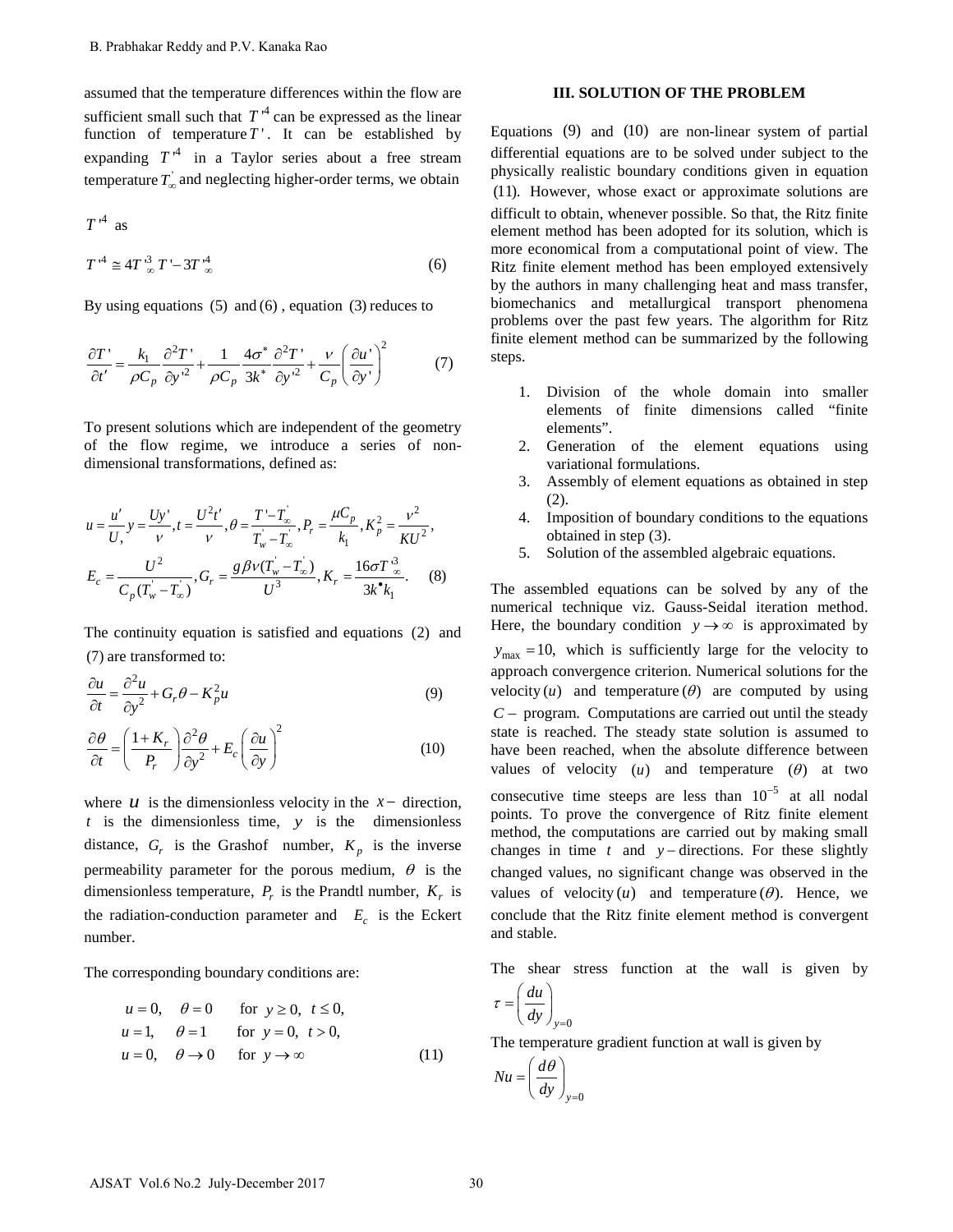# **IV. RESULTS AND DISCUSSION**

In order to get physical insight of the flow regime, we have computed numerical values for dimensionless velocity  $(u)$ , dimensionless temperature  $(\theta)$ , shear stress function  $(\tau)$ and surface heat transfer function  $(Nu)$  for variations in the material parameters encountered in the problem. The computed numerical results are presented through graphs and tables. These results show the effect of the material parameters on the quantities mentioned. During the computation of numerical results, we have taken the material parameters  $K_r = 0.5,1.0,1.5, E_c = 0.1,0.3,0.5,$  $t = 1.0, 1.5, 2.0, G_r = 5.0, 7.0, 9.0$  and  $K_p = 1.0, 1.5, 2.0$ .

Fig.2 displays the spatial distribution of the dimensionless temperature  $(\theta)$  for variations in the radiation-conduction parameter  $(K_r)$  at fixed time  $t = 1.0$  for air  $(P_r = 0.71)$  and water  $(P_r = 7.00)$  respectively. An increase in the thermal radiation-conduction parameter is observed strongly increase in temperatures for both air and water throughout the fluid with distance normal to the wall in a porous medium regime. Large  $K_r$  values correspond to an increased dominance of thermal radiation over conduction. As such thermal radiation supplements the thermal diffusion and increase the overall thermal diffusivity of the regime since Rosseland diffusion flux model adds radiation conductivity to the conventional thermal conductivity. As a result the temperatures in the porous medium flow are significantly increased. Since the medium is highly absorbing, thermal boundary layer thickness will also be increased. The effects of the Eckert number  $(E_c)$  on the spatial distribution of the dimensionless temperature  $(\theta)$  at time  $t = 1.0$  for air  $(P_r = 0.71)$  and water  $(P_r = 7.00)$  are presented in Fig.3, respectively. It can be seen that an increase in the Eckert number increases the temperature for both air and water throughout the flow regime with distance normal to the wall in a porous medium. Fig.4 depicts the effects of time parameter  $(t)$  on the spatial distribution of the dimensionless temperature ( $\theta$ ) for air ( $P_r = 0.71$ ) and water  $(P_r = 7.00)$  respectively. It is observed that an increase in time parameter there is a clearly increase in temperature for both air and water. This trend is maintained at all locations in the flow regime for both air and water.

Fig.5 shows the effects of radiation-conduction parameter  $K_r$  on the velocity  $(u)$  with distance from the wall for air  $(P_r = 0.71)$  and water  $(P_r = 7.00)$  at time  $t = 1.0$ respectively. The parameter  $K_r$  defines the relative conduction of the radiation heat transfer to thermal conduction heat transfer. Large  $K_r$  values imply large radiation contribution. In the limit as  $K_r \to 0$ , thermal radiation flux contribution vanishes i.e., the regime is free convection with thermal conduction at the wall. In the opposite limit as  $K_r \to \infty$ , thermal radiation totally dominates thermal conduction.

Hence, with an increase in  $K_r$ , thermal radiation will have a stronger contribution than thermal conduction (the contribution is only equal for both modes of heat transfer when  $K_r = 1.0$ ). It is observed that velocity increase for both air and water with increase in thermal radiation contribution. An interesting feature is observed the velocity rises above the prescribed value near the wall and then falls progressively thereafter. The effects of Eckert number  $(E_c)$ on dimensionless velocity  $(u)$  with distance normal to the wall for  $air (P_r = 0.71)$  and water  $(P_r = 7.00)$  at time  $t = 1.0$  are presented in Fig.6, respectively. It can be seen that velocity increase with increase in the Eckert number for both air and water. In both the cases velocity rises near the wall and then falls gradually from its maximum to minimum. In Fig.7, we have plotted the effects of buoyancy via the Grashof number  $(G_r)$  on the dimensionless velocity with distance normal to the wall for air  $(P_r = 0.71)$  and water  $(P_r = 7.00)$  at time  $t = 1.0$  respectively. It is observed that consistently the velocity  $u$  is increased with distance *y* as Grashof number *Gr* is increased from 5.0 to 7.0 and then 9.0 for both air and water.

The flow is accelerated due to the enhancement in buoyancy force corresponding to an increase in Grashof number i.e., free convection currents. Positive values of  $G_r$  corresponds to cooling of the plate surface by natural convection. Heat is therefore, conducted away from the vertical plate into the fluid which increases temperature and thereby enhances the buoyancy force. For the highest values of  $G_r$  (i.e. 7, 9), the velocity over-shoots close to the moving plate (at  $y \Box 1.2$ ) after which, velocity descend smoothly to their lowest values in the free stream. In Fig.8, the velocity distribution  *plotted with distance from the wall for various values of* the inverse permeability parameter  $(K_p)$  for air $(P_r = 0.71)$ and water  $(P_r = 7.00)$  at time  $t = 1.0$  respectively. As the inverse permeability parameter  $K_p$  increases from 1.0 to 1.5 and then 2.0, the velocity *u* decreases with distance transverse to the wall for both air and water. The parameter  $K_p$  defined in equation (8) is inversely proportional to the actual permeability  $K$  of the porous medium. The Darcian drag force in the momentum equation viz,  $-K_p^2 u$  is therefore directly proportional to  $K_p$ . An increase in  $K_p$  will therefore increase the resistance of the porous medium (as the permeability physically becomes less with increasing *K* ) which will serve to decelerate the flow and reduce velocity *u* in both the cases. The velocity profiles decay monotonically for all values of  $K_p$  from the maximum near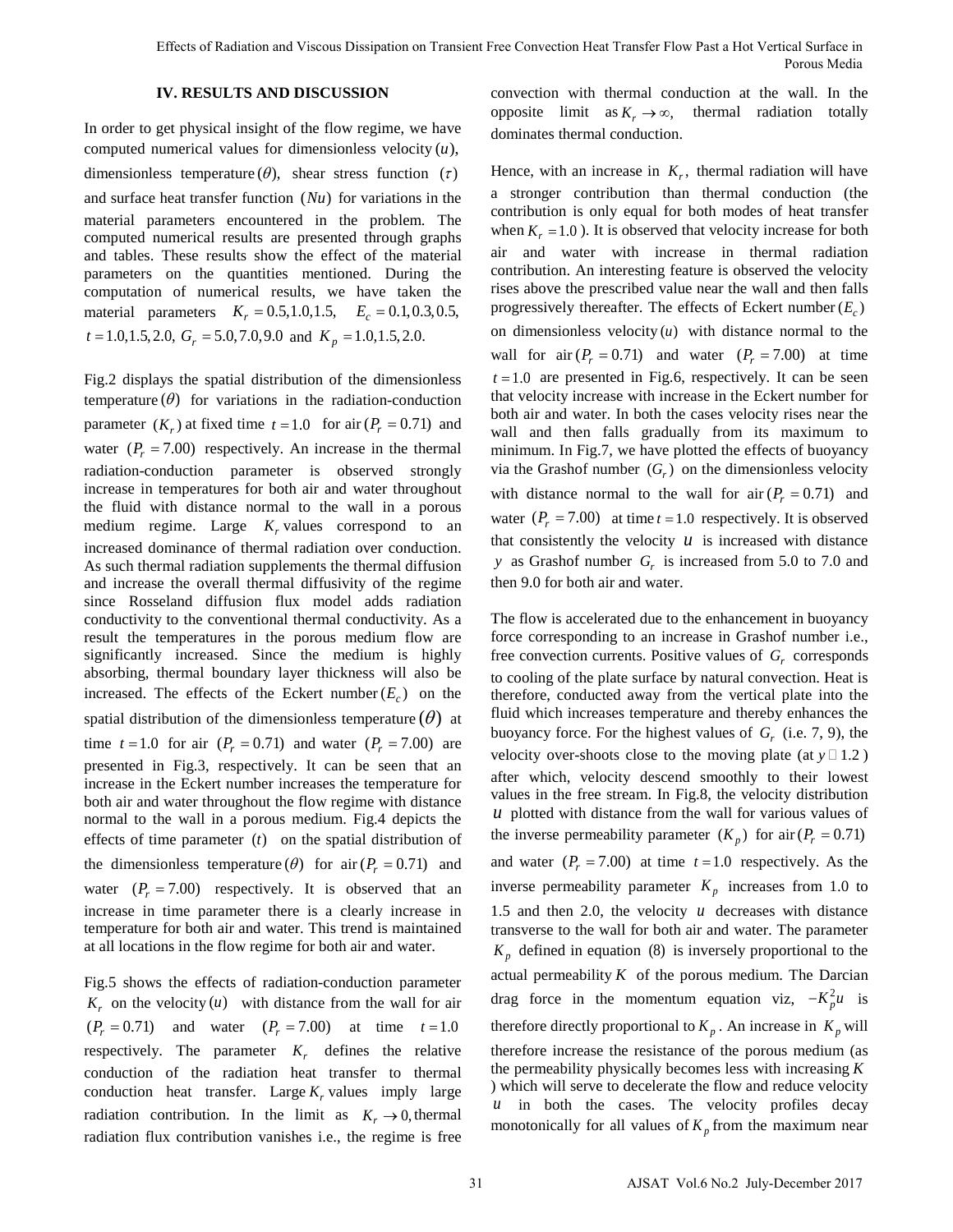the wall to the minimum in the free stream. The profiles of spatial dimensionless velocity  $u$  with distance from the wall for various times(*t*) for air  $(P_r = 0.71)$  and water  $(P_r = 7.00)$  are presented in Figs.9, respectively. As time *t* increase from 1.0 to 1.5 and then to 2.0, we observe that the velocity *u* increases for both air and water. With time the flow is therefore accelerated in the upward direction. Peak velocity always occurs near the wall owing to the translational of the wall in the upward direction, according to the dimensionless boundary condition imposed.

The numerical data for shear stress function  $(\tau)$  for variations in the material parameters  $K_r$ ,  $E_c$ ,  $G_r$ ,  $K_p$  and *t* for air  $(P_r = 0.71)$  and water  $(P_r = 7.00)$  are presented in table 1. It is observed that an increase in the radiationconduction parameter  $(K_r)$ , Eckert number  $(E_c)$ , Grashof number  $(G_r)$  and time parameter (*t*) increases the shear stress function values for both air and water whereas an increase in the inverse permeability parameter  $(K_n)$ decreases the shear stress function values for both air and water. Also, it is observed that the shear stress function values less in magnitude for water than air. The numerical data for temperature gradient function  $(Nu)$  for variations in the material parameters  $K_r$ ,  $E_c$  and t for air ( $P_r = 0.71$ ) and water  $(P_r = 7.00)$  are presented in table 2. It is observed that the temperature gradient function values increases with increasing radiation-conduction parameter  $(K_r)$ , Eckert number  $(E_c)$  and time parameter (*t*) for both air and water. Also, we notice that the surface temperature gradient function values are less in magnitude for water than air.



Fig.2 Effect of radiation-conduction parameter  $(K_r)$  on the temperature profiles  $(\theta)$  at  $t = 0$ .



Fig.3 Effect of Eckert number  $(E_c)$  on the temperature profiles  $(\theta)$  at  $t = 0$ .



Fig.4 Effect of time parameter  $(t)$  on the temperature profiles  $(\theta)$ .



Fig.5 Effect of radiation-conduction parameter  $(K_r)$  on the velocity profiles  $(u)$  at  $t = 0$ .



Fig.6 Effect of Eckert number  $(E_c)$  on the velocity profiles  $(u)$  at  $t = 0$ .



Fig.7 Effect of Grashof number  $(G_r)$  on the velocity profiles  $(u)$  at  $t = 0$ .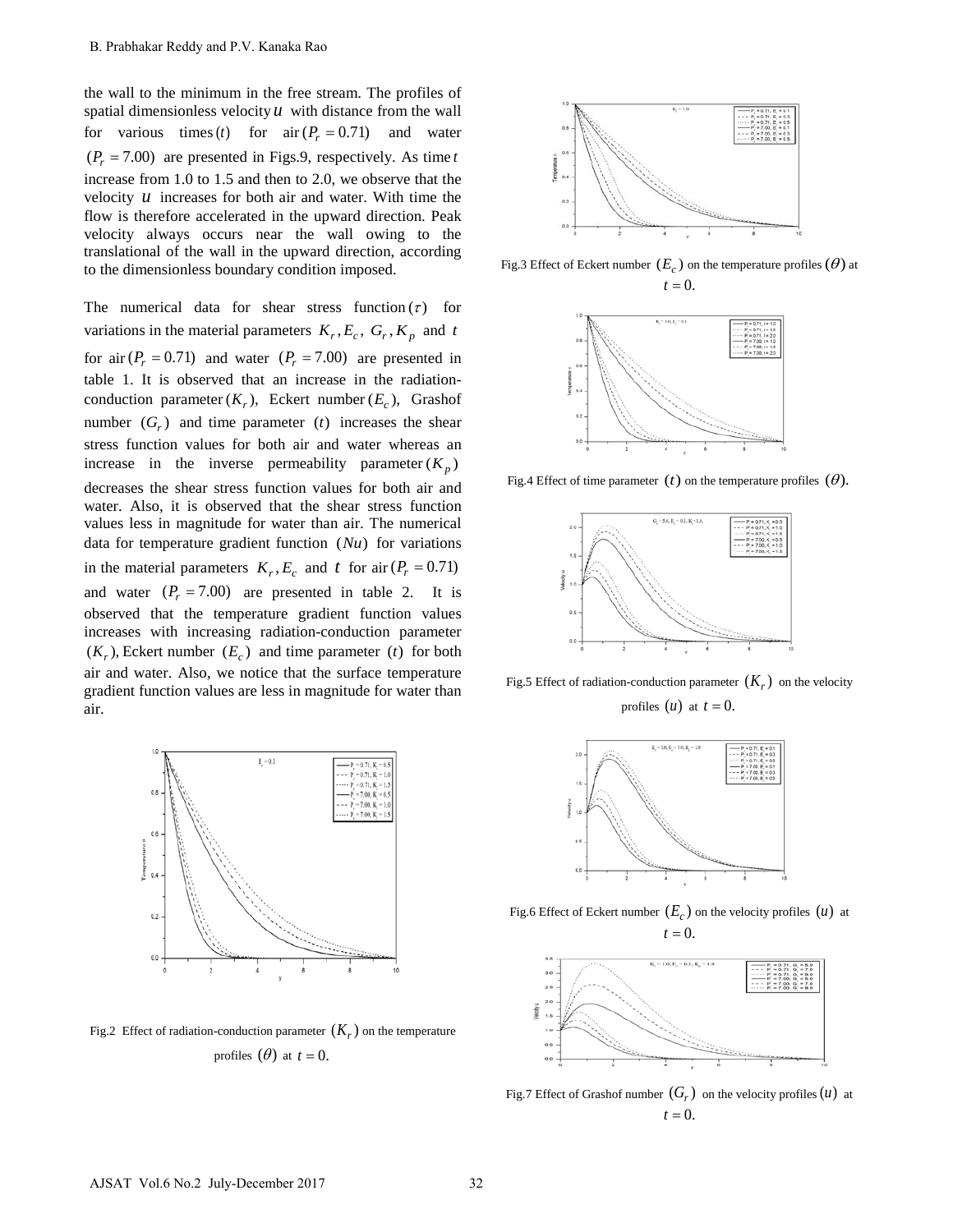## Effects of Radiation and Viscous Dissipation on Transient Free Convection Heat Transfer Flow Past a Hot Vertical Surface in Porous Media





Fig.8 Effect of inverse permeability parameter  $(K_p)$  on the velocity

profiles  $(u)$  at  $t = 0$ .

Fig.9 Effect of time parameter  $(t)$  on the velocity profiles  $(u)$ .

TABLE 1 THE NUMERICAL DATA FOR SHEAR STRESS FUNCTION  $(\tau)$  FOR VARIOUS VALUES OF  $K_r, E_c, G_r, K_p$  and time *t* for air  $(P_r = 0.71)$  and water  $(P_r = 7.00)$ .

| $K_r$ | $E_c$ | $G_r$ | $K_p$ |     | $\tau$ for air<br>$(P_r = 0.71)$ | $\tau$ for water<br>$(P_r = 7.00)$ |
|-------|-------|-------|-------|-----|----------------------------------|------------------------------------|
| 1.0   | 0.1   | 5.0   | 1.0   | 1.0 | 3.541034                         | 2.395702                           |
| 1.5   | 0.1   | 5.0   | 1.0   | 1.0 | 3.644086                         | 2.536740                           |
| 1.0   | 0.3   | 5.0   | 1.0   | 1.0 | 3.607294                         | 2.635066                           |
| 1.0   | 0.1   | 7.0   | 1.0   | 1.0 | 4.512504                         | 2.915658                           |
| 1.0   | 0.1   | 5.0   | 1.5   | 1.0 | 2.650896                         | 1.466172                           |
| 1.0   | 0.1   | 5.0   | 1.0   | 1.5 | 3.922384                         | 2.759292                           |

TABLE 2 THE NUMERICAL DATA FOR TEMPERATURE GRADIENT FUNCTION  $(Nu)$  FOR VARIOUS VALUES OF  $K_r, E_c$  AND TIME *t* FOR AIR  $(P_r = 0.71)$  AND WATER  $(P_r = 7.00)$ .

| $K_r$ | $E^{\vphantom{\dagger}}_c$ |     | $Nu$ for air<br>$(P_r = 0.71)$ | $Nu$ for water<br>$(P_r = 7.00)$ |
|-------|----------------------------|-----|--------------------------------|----------------------------------|
| 1.0   | 0.1                        | 1.0 | 1.753294                       | 1.289508                         |
| 1.5   | 0.1                        | 1.0 | 1.783700                       | 1.372320                         |
| 1.0   | 0.3                        | 1.0 | 1.791254                       | 1.457414                         |
| 1.0   | 0.1                        | 1.5 | 1.812142                       | 1.421674                         |

### **V. CONCLUSION**

We have been examined the governing equations of the flow for unsteady free convection heat transfer from a vertical translating plate adjacent to a Darcian porous medium in the presence of radiation taking into account viscous dissipation effects. Thermal radiation effects are simulated via a radiation-conduction parameter  $K_r$ , based on the Rossseland diffusion approximation. The governing boundary layer equations have been dimensionalized and solved by suing the Ritz finite element method. It has been found that the velocity  $(u)$  is increased for both air and water with a rise in the permeability of the porous medium

(i.e., a decrease in the inverse permeability parameter  $(K_p)$ 

), with increasing thermal radiation-conduction parameter  $(K_r)$ , Eckert number  $(E_c)$ , time (*t*) and also free convection parameter  $(G_r)$ . Temperature  $(\theta)$  is also seen to increase with  $E_c$ , *t* and increasing  $K_r$  values for both air and water, owing to an increase in radiation with augments buoyancy in the porous regime. An increase in the inverse permeability parameter reduces in the shear stress function values for air and water. There is a rise in the shear stress function values for air and water with increasing Grashof number and radiation-conduction parameter. Temperature gradient function values increased for air and water by a rise in thermal radiation-conduction parameter, Eckert number and time.